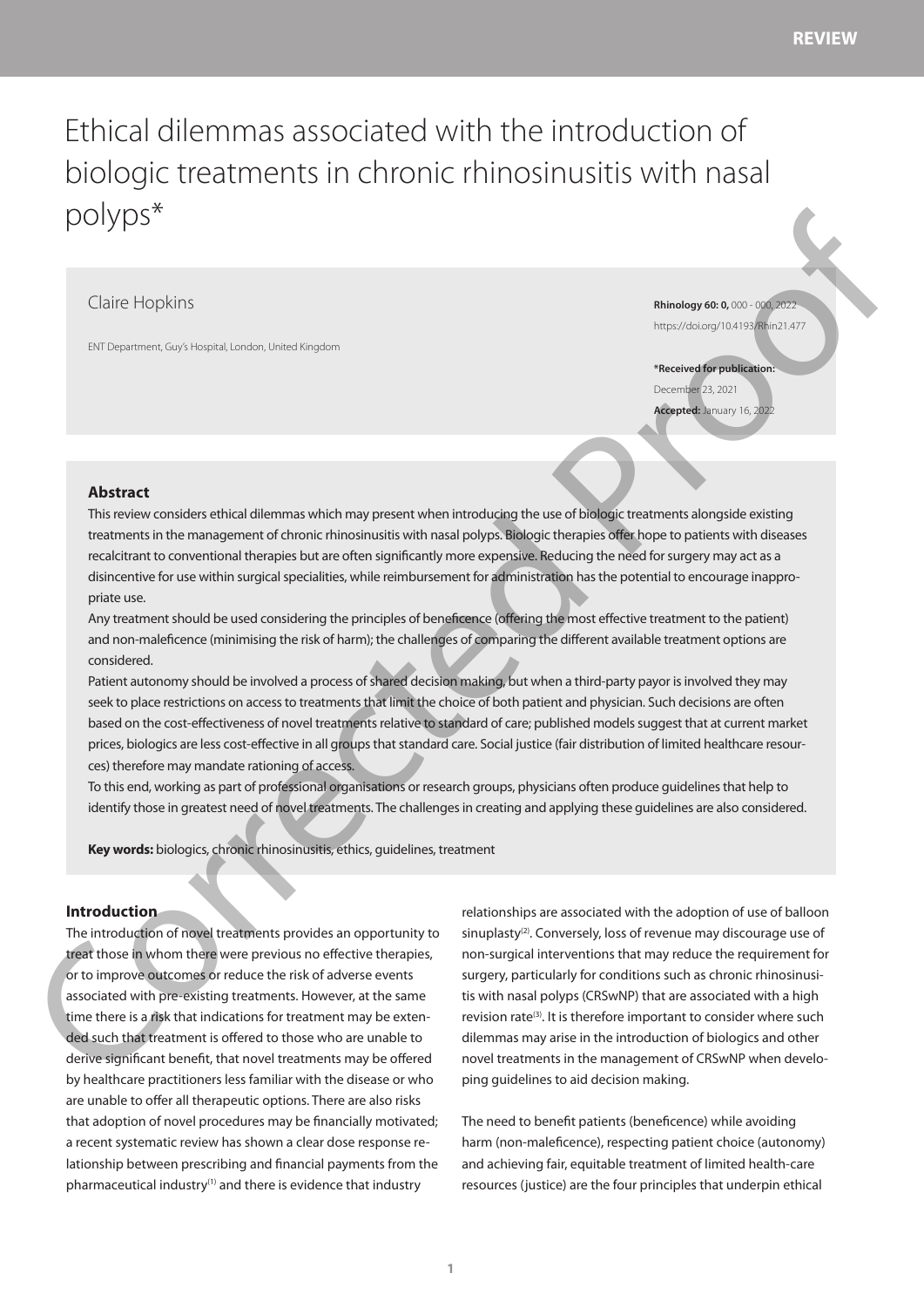

decision making in clinical practice<sup>(4)</sup>, (Figure 1).

#### **Beneficence and non-maleficence**

Choosing treatment in the best interests of the patient must always balance the risk of adverse events. Intranasal corticosteroids have a low risk of harm but limited effect on rhinorrhoea or loss of smell<sup>(5)</sup>. Oral steroids often achieve significant reduction in symptoms of nasal polyps, but the benefit is often shortlived<sup>(6)</sup> and there is a growing awareness of the risks of harms<sup>(7)</sup> which accumulate with repeated use<sup>(8)</sup>, with a little as four courses over a life-time associated with increased risk of harm. Sinus surgery may achieve large reductions in symptom scores but carries a risk of major complications in 1 in 250 patients<sup>(9)</sup>, and revision surgery rates more than 20% at 5 years. Nonetheless, sinus surgery may have a disease modifying effect in that it improves the effectiveness of intranasal corticosteroids<sup>(10)</sup> and nearly 80% of patients have not undergone revision in the first five years after surgery, although many may not be adequately controlled<sup>(11)</sup>. There has been a paucity of comparative studies of medical versus endoscopic surgical treatment of CRSwNP, however a recent trial highlights that both strategies are associated with high levels of uncontrolled disease<sup>(12)</sup>.

To this end, there has been growing interest in the use of monoclonal antibodies that target type 2 inflammation in the search to achieve better disease control in severe CRSwNP(13-16), and have been shown to reduce nasal polyp scores and nasal obstruction.

Three biologics have currently been approved for use by the

Federal Drug Administration (US) and European Medicines Agency. Certainly, the risk of adverse events appear low, results appear to maintained for the duration of treatment and the need for surgery and oral corticosteroids is significantly reduced(17, 18). However, treatment must be continued, potentially life long, to sustain improvements as there is currently no evidence of a disease modifying effect and not all patients respond. It is not possible to predict responders prior to a trial of treatment. One real-life registry of patients treated with biologics for their asthma who had co-existing CRSwNP found that more than 20% stilled require surgical intervention<sup>(19)</sup>; most patients received omalizumab or mepolizumb. In contrast, a more recent registry of CRSwNP patients treated with dupilumab<sup>(20)</sup> reported very low rates of rescue OCS usage, surgery or poor-response.

It is difficult to compare the outcomes of trials of different biologics, either with each other or other treatment strategies. Inclusion criteria differ leading to widely different baseline cohorts, leading to different potential floor and ceiling effects. Different grading systems for nasal polyp score have been utilised, there are different restrictions both on use of rescue medication or surgery and statistical methods to deal with this (such as using the worst observation for patients receiving rescue oral steroids). Some outcomes, such as psychophysical olfactory testing using UPSIT tests, are more easily compared between trials; improvements of 7.9 points are reported in a meta-analysis of outcomes of sinus surgery for CRSwNP(21), while greater improvements, 11.3 points, were reported using dupilumab. However, the baseline severity of patients was more severe in the dupilumab study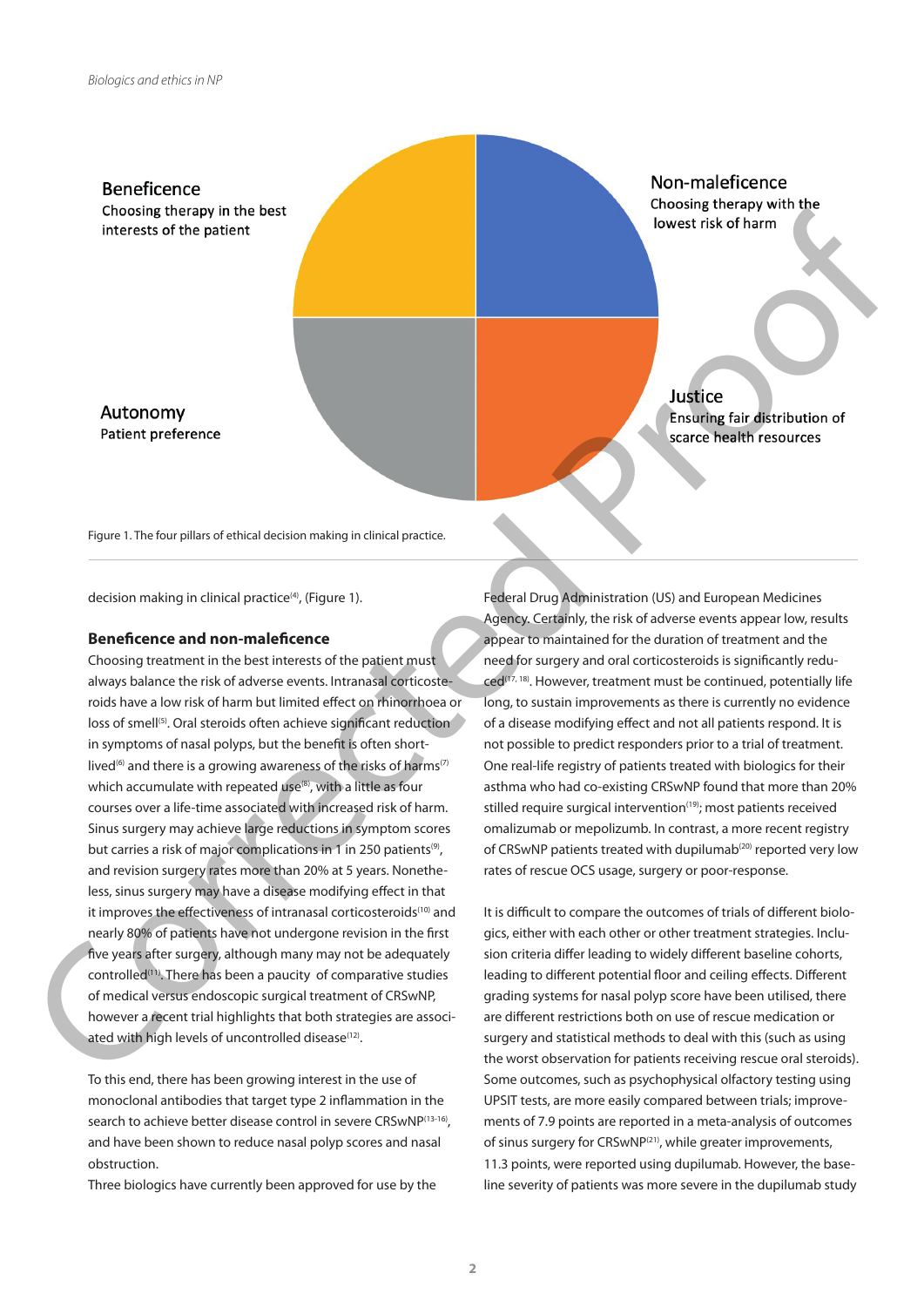

# Satisfaction with currently available treatment options

Figure 2. Results of unpublished market research made available by personal communication and used with permission from Sanofi. Results displayed as number of physicians rating satisfaction at 6 or 7 on a 7-point Likert scale.

with 74% considered anosmia at baseline. When only anosmic patients are considered, surgery achieved an 11.8-point improvement In UPSIT scores. This example highlights the challenges in interpreting the current evidence base to inform our patients of relative risks and benefits of the treatment options available.

# **What may influence our interpretation of the evidence base?**

An unpublished market research study (personal communication, Sanofi) surveyed US-based allergists and ENT surgeons regarding their satisfaction with current treatment options for CRSwNP. Perhaps unsurprisingly, there were low rates of satisfaction with systemic corticosteroids across both groups (Figure 2). However, the responses for dupilumab and surgery clearly differed between groups, with allergists reporting much higher levels of satisfaction with dupilumab than surgery while ENT specialists rated both similarly, albeit with less enthusiasm for Dupilumab than their colleagues. When questioned further on the response to surgery ENT surgeons felt that 33% of patients had more than 3 years symptomatic relief after surgery with only 11% failing to benefit, while allergists rated only 18% of patients as receiving durable benefit while 24% did not respond.

Why the differences? Could it be that views are unduly influenced by financial rewards and a desire to keep the patient within their own practices? More likely, it simply reflects observation bias; if a patient receives significant benefit from surgery, maintained over several years, they will likely return to the same ENT surgeon should their symptoms recur many years later. In contrast, if they failed to achieve meaningful improvement or recur soon after surgery thy will be more likely to seek an alternative approach with an allergist. This will likely influence prescribing preferences; indeed patients describe feeling "like the rope in a tug or war game; my ENT and my allergist are pushing me in different directions regarding treatment"(22). Patient reports detail how ENT surgeons may be reluctant to consider biologics, citing lack of evidence of effectiveness, or concerns of yet unknown side effects. In contrast allergists are reportedly prescribing even without seeing the polyps, or in paucisymptomtic patients. Patients go as far as to question whether there is a financial motivation behind the very different attitudes. It is clear that all specialty groups should work together, and patients are best managed within a multidisciplinary framework to ensure that all different treatment options are discussed in a balanced manner in order to allow the patient to make an informed choice. Furthermore, guidelines should include all stakeholders and should be free from commercial bias.

### **Autonomy**

Shared decision-making dictates that the patient's values and preferences to be considered when choosing between different treatment options, although policy may determine which options are available for them to choose from. Qualitative studies show a wide range of preferences, with some patients keen to avoid an 'endless surgery merry-go-round', while others are more fearful of the risks of taking oral steroids or biologic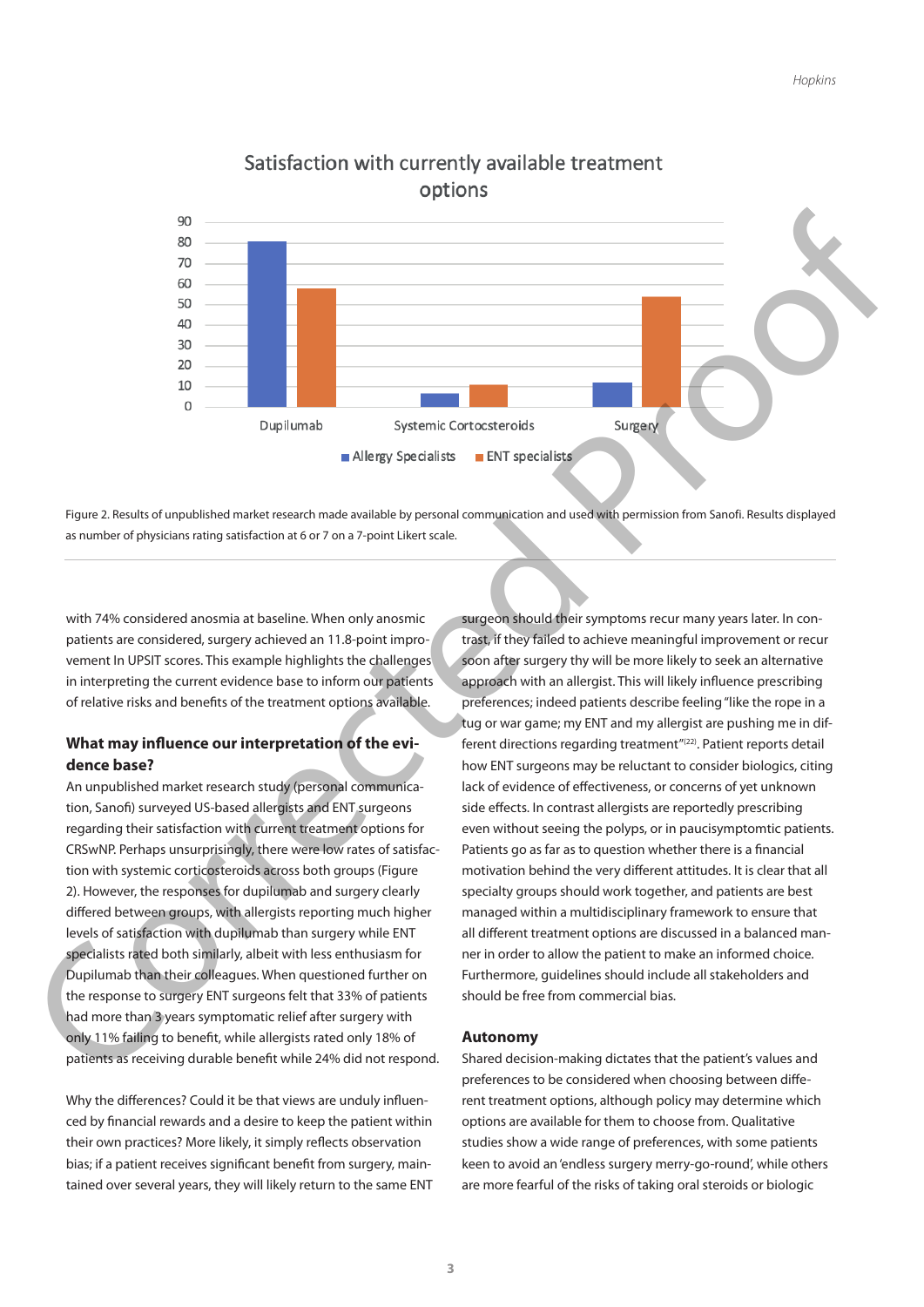therapies, particularly over long periods<sup>(22, 23)</sup>.

Interestingly, a consensus guideline published earlier in the year specifically acknowledges patient autonomy and creates a pathway for patients whose symptoms are refractory to intranasal steroids to decline surgical intervention and start treatment with a biologi $c^{(24)}$ .

Whether third-party payors support such decisions will vary from country to country as the need for distributive justice may over-ride patient autonomy in some settings.

### **Justice**

In a system with a finite amount of healthcare resources. there is a need to ensure fair and equitable distribution, usually based on clinical needs. This is particularly relevant when considering the high costs of long-term use of biologic agents, relative to the cost of sinus surgery and intranasal corticosteroids. Biologics alone accounted for nearly 40% percent of U.S. prescription drug spending in 2015<sup>(25)</sup>, but were prescribed to less than 2% of the population and for 70 percent of drug spending growth between 2010 and 2015<sup>(26)</sup>.

There is evidence post-marketing drug prices have increased significantly for many biologics since FDA approval and even pre-existing conventional disease modifying drug prices have risen exponentially in parallel with the introduction of biologics to 'keep up'(27). With an aging population and growing number of chronic conditions that are amenable to biological therapies, achieving distributive justice presents a significant challenge.

In the absence of comparative studies comparing biologic therapy to a surgical strategy health-economic models may attempt to create estimates of cost-effectiveness. Such models assume a certain rate of complications with each intervention and build in a recurring rate of revision surgery. One analysis estimated that the surgical strategy achieved 9.8 quality adjusted life years (QA-LYs) at a cost of \$50,437 while dupilumab produced 8.95 QALYs for \$536,420; surgery remains the more cost-effective choice for any yearly cost of a biologic greater than \$855(28). Even when considering patients known to be at the highest risk of recurrence, such as those with NSAID exacerbated respiratory disease, surgery and desensitisation was significantly more cost-effective then either up-front or salvage use of dupilumab<sup>(29)</sup>.

There are limitations to such models. They likely underestimate the true cost of a surgical strategy as they exclude indirect costs associated with absenteeism due to post-operative recovery and fails to account for the heterogeneity in surgery offered which may lead to differing revision rates. There are hidden costs from adverse events related to repeated use of oral corticosteroids; in an Italian study these costs were estimated to total nearly EU250 million per annum for severe asthmatics. They also neglect the added benefit on comorbid type 2 conditions

such as asthma. Similarly, they assume a 100% response rate to biologics and avoidance of the need for surgery, which is not supported by the current literature<sup>(13-16, 19)</sup>. They do not account for steroid-eluting stents or other interventions that may reduce need for primary or revision surgery. A further limitation is that many metrics used to calculate health utility, such as the EQ-5D, likely fail to capture the quality-of-life impact of loss of smell, both directly and indirectly through its associated adverse impact on mental health<sup>(30)</sup>.

However, there is a clear need to improve cost-effectiveness if wider market access is desirable aim. Research is required to determine whether dosing intervals can be extended de novo or once control of the disease has been achieved. A study in atopic dermatitis, another type 2 disease, found a dose-dependent reduction in response rate in those on 4 and 8 weekly regimens compared to a 2-weekly interval<sup>(31)</sup>. In contrast, the results of the 52-week phase 3 study of dupilumab used for severe CRSwNP suggests that benefits were maintained in a cohort who were moved onto a 4-weekly regimen after 24 weeks of 2 weekly treatments<sup>(16)</sup>. A real-life registry of CRSwNP patients treated with dupilumab reported that over 90% patients could be moved to a 4 weekly regimen after 36 weeks of treatment, and 46% could be maintained by treatments given at 6 weekly intervals after 48 weeks<sup>(20)</sup>. Hopes that biosimilars may reduce costs once the originator biologic patent has expired have not been realised in the rheumatological market space – biosimilars still account for less than 1% of anti-TNF sales in the US<sup>(32)</sup>. This likely occurs due to a combination of ongoing attempts to block entry to market by pharmaceutical companies, use of rebate systems, non-competitive pricing of the biosimilars and reluctance on the part of physicians to change prescribing habits (physicians' reimbursement for administering drugs in office are often based on a percentage of price. Single market payor systems have achieved greater success by mandating switching to biosimilars once available. ensisten deroviden augnal interession auf etart resonant est.<br>
a also ger-<br>
a also ger-<br>
a also ger-<br>
a also ger-<br>
a also ger-<br>
a also ger-<br>
a also ger-<br>
a corrected probabilities are also germany to an external interest.

Alternative strategies are therefore required to achieve distributive justice. One method is to identify and target those patients who are least likely to benefit from conventional treatment strategies. N-ERD is associated with significantly higher risk of revision surgery<sup>(33)</sup>, research suggests that patients with N-ERD achieve greater improvements in nasal congestion, total symptom scores, radiological severity and SNOT-22 scores than those without. Patients with a history of previous surgery, particularly those that have a symptomatic recurrence that requires revision within 3 years, are at a higher risk of undergoing further surgical intervention<sup>(33)</sup>; again a recent study has shown that while all groups benefit from dupilumab, those with a history of increasing numbers of previous surgery, or reducing time since last surgery to revision benefit the most $(34)$ . It appears that characte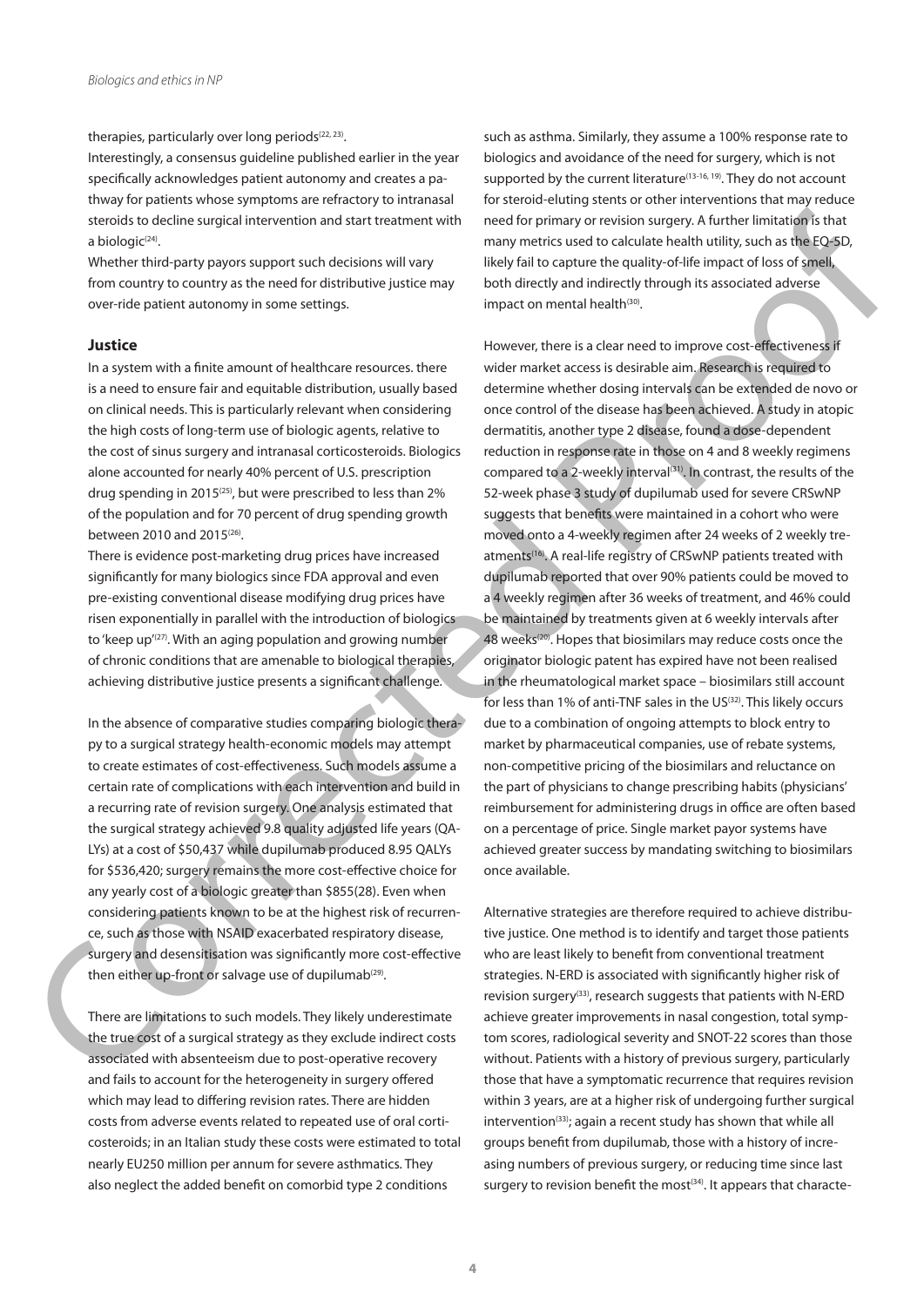ristics that predict failure of conventional treatment strategies or early recurrence may also help to identify those who derive greater benefit from biological therapies, although further work to predict responders is required.

Head-to-head studies and real-world registries are required to accurately evaluate the relative costs of each treatment pathway. It will be important not to focus only on biologics versus surgery, as there may be merit in combining both – for example reducing the inflammatory load with surgery might allow for biologics to maintain benefit and prevent recurrence with a longer interval between doses. However, 'cost-effectiveness' may be unattainable, and therefore payors may seek to restrict access to those refractory to or ineligible for more conventional treatment strategies.

# **Who should decide who receives biologic therapy for CRSwNP?**

Intrinsic to the doctor-patient relationship is the duty of the physician to prioritise the interests of the patient in front of them. This may be enshrined in law, for example in Canada, in the face of budgetary restrictions "if it comes to a choice between a physician's responsibility to his or her individual patient and his or her responsibility to the medicare system overall, the former must take precedence"(35). However, it is essential that physicians inform the development of any policies applied by payors that seek to restrict access, lest they be driven purely by cost-constraint or a desire to mitigate against the risk of legal challenge. To this aim, and number of treatment algorithms have been proposed by different expert panels(24, 36-38).

In creating such guidance, it is important to consider the same ethical domains discussed above:

- Identifying all patients who will likely benefit from a biologic while excluding those who will not respond
- Identifying patients who derive least benefit, or are at risk of harm from alternative strategies
- Allowing patient preference to contribute to decision making
	- Considering the costs of the treatment relative to the healthcare resources available.

Most guidelines share an attempt to identify patients with CRSwNP with Type 2 inflammation, although this is limited by the absence of specific cut-offs for biomarkers such as serum eosinophil count. They attempt to minimise harm by incorporating the number of courses of oral steroids and targeting the use of biologics to those who require repeated courses. They generally recommend use only in those with more severe symptoms, defining a threshold SNOT-22 or VAS score in some cases.

They differ slightly in the positioning of biologics relative to surgery; EPOS 2020<sup>(38)</sup> largely restricts use of biologics to those that have failed conventional surgery, a US based consensus allows for the right for patients to decline surgery(24) and the most recent EUFOREA guideline considers all patients with severe CRSwNP regardless of previous surgery. There is no contraindication in starting a biologic before surgery has been undertaken, and the position relative to surgery largely depends on the resources available. In countries with more limited resources, additional limitation may be recommended to ensure that the most severely affected patients are able to access treatment(39). As costs change and evidence accrues, guidelines will need to be updated.

# **Ethical dilemmas in applying treatment guidelines in clinical practice**

There is emerging evidence that more extensive surgery may be associated with lower long term revision surgery rates<sup>(33, 40)</sup>. To this end, some quidelines $(24)$  include caveats regarding the type of surgery that should have been undertaken before considering biologic therapy. The US Multidisciplinary Consensus includes a statement 'if symptoms persist despite appropriate sinus surgery, consider….", and in the discussion suggests that the completeness of prior surgery is a factor to be considered in the decision making process. However, 'appropriate surgery' is not defined, no guidance is given regarding who should assess if previous surgery has been adequate nor what to do if deemed to be inadequate. This could create a situation where surgeons are asked to effectively mark their own homework, or to judge the work of colleagues. In the worst case, it might incentivise unethical surgeons to perform only limited surgery, likely to be associated with higher revision rates, but potentially also allowing them to exclude the patient from biologic therapies. It is hard to achieve the aim of patient autonomy when insisting that a patient undergoes revision surgery when the first has failed, because, through no fault of their own, their first surgery was deemed to be inadequate. Careful thought will be required before this can be applied in clinical practice. In the interim it is important that we train our future generations of surgeons to undertake 'complete' endoscopic sinus surgery where indicated and to recognise which patients might benefit from treatment within specialist centres. Head (c-bast) studies and male words in a mean thresh spaces and corrected profers and the spaces of profession and extend the spaces of profession and the spaces of profession and the spaces of the spaces of the spaces o

If biologics are to be prescribed, the role of planned surgery before or shortly after initiation of treatment remains unclear. As above, there may be a role for combining surgery and biological therapy with a view to being able to reduce frequency of treatment, however there is no evidence to support this approach yet. As response to biologics is often rapid, with improvements often seen within the first 8 weeks in many of those who respond(16), and given that one of the aims of biologic treatment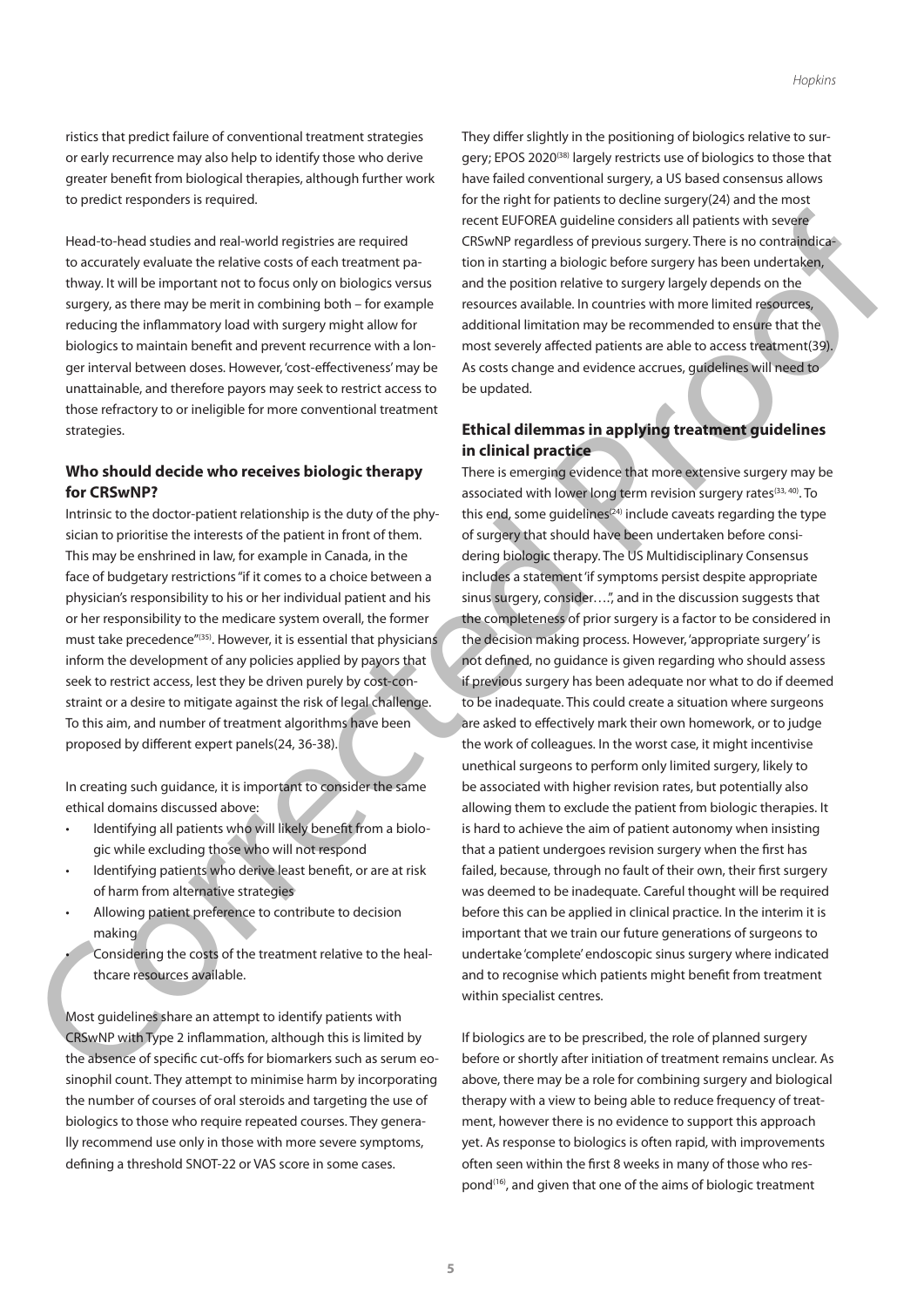is to reduce the need for both surgery and oral corticosteroids, it seems very reasonable to allow a period of observation after commencing treatment, and reserving surgery only for those who fail to respond, or have a partial respond with residual polyps, as recommended in the EUFOREA 2021 guidelines(36). Despite this, there are anecdotal reports of ENT surgeons insisting that surgery is essential despite significant improvements within weeks of starting biological therapy. Given that ongoing treatment with a biologic can achieve significant reductions in polyp size and radiological extent of disease, this approach currently seems difficult to justify.

### **Where do we go from here?**

As health-care providers we have a duty to adopt novel treatments in keeping with the ethical pillars described above. As individuals we must advocate for our patients, and to so we must understand the risks and benefits of all available treatment options and discuss these with our patients in a balanced manner, free from bias, and preferably in a multidisciplinary setting. Specialty associations must guide members and payors through developing evidence-based guidelines. Researchers must help build the strong evidence base which underpins them., and work with pharmaceutical companies to help ensure that future roles are conveniented in the USBN 07021 galacteristics. There is no solution to both the theorem is equivalence of the three corrected Proof in the USA corrected Proof in the USA corrected Proof in the USA corrected Proo

trials address issues relevant to the patient, and include outcomes that facilitate comparison between trials. The pharmaceutical companies must ensure fair pricing and resist from blocking the entry of biosimilars into the marketplace when patents expire.

There is no doubt that biologic treatments are valuable tools in the management of CRSwNP. With careful consideration we can help to ensure that their potential benefits are directed at those who will derive greatest benefit.

### **Acknowledgements**

None.

## **Authorship contribution**

This review is based on the lecture presented by CH as one of the plenary lectures at the ERS-ISIAN 2021 Congress in Thessaloniki, Greece

# **Conflict of interest**

No conflicts of interests exists.

**Funding resources** None.

#### **References**

- 1. Mitchell AP, Trivedi NU, Gennarelli RL, Chimonas S, Tabatabai SM, Goldberg J, et al. Are Financial Payments From the Pharmaceutical Industry Associated With Physician Prescribing? : A Systematic Review. Ann Int Med. 2021;174(3):353-61.
- 2. Eloy JA, Svider PF, Bobian M, Harvey RJ, Gray ST, Baredes S, et al. Industry relationships are associated with performing a greater number of sinus balloon dilation procedures. Int Forum Allergy Rhinol. 2017;7(9):878-83.
- 3. Hopkins C, Slack R, Lund V, Brown P, Copley L, Browne J. Long-term outcomes from the English national comparative audit of surgery for nasal polyposis and chronic rhinosinusitis. Laryngoscope. 2009;119(12):2459- 65.
- Varkey B. Principles of Clinical Ethics and Their Application to Practice. Medical principles and practice. Int J Kuwait University, Health Science Centre. 2021;30(1):17-28.
- 5. Chong LY, Head K, Hopkins C, Philpott C, Schilder AG, Burton MJ. Intranasal steroids versus placebo or no intervention for chronic rhinosinusitis. Cochrane Database Syst Rev. 2016;4:CD011996.
- 6. Head K, Chong LY, Hopkins C, Philpott C, Burton MJ, Schilder AG. Short-course oral steroids alone for chronic rhinosinusitis. Cochrane Database Syst Rev. 2016;4:CD011991.
- 7. Hox V, Lourijsen E, Jordens A, Aasbjerg K,

Agache I, Alobid I, et al. Benefits and harm of systemic steroids for short- and longterm use in rhinitis and rhinosinusitis: an EAACI position paper. Clin Transl Allergy. 2020;10:1.

- 8. Price D, Castro M, Bourdin A, Fucile S, Altman P. Short-course systemic corticosteroids in asthma: striking the balance between efficacy and safety. Eur Resp Rev. 2020;29(155).
	- Hopkins C, Browne JP, Slack R, Lund VJ, Topham J, Reeves BC, et al. Complications of surgery for nasal polyposis and chronic rhinosinusitis: the results of a national audit in England and Wales. Laryngoscope. 2006;116(8):1494-9.
- 10. Snidvongs K, Kalish L, Sacks R, Sivasubramaniam R, Cope D, Harvey RJ. Sinus surgery and delivery method influence the effectiveness of topical corticosteroids for chronic rhinosinusitis: systematic review and meta-analysis. Am J Rhinol Allergy. 2013;27(3):221-33.
- 11. van der Veen J, Seys SF, Timmermans M, Levie P, Jorissen M, Fokkens WJ, et al. Reallife study showing uncontrolled rhinosinusitis after sinus surgery in a tertiary referral centre. Allergy. 2017;72(2):282-90.
- 12. Lourijsen E, Reitsma S, Vleming M, et al. Endoscopic Sinus Surgery with medical therapy versus medical therapy for chronic rhinosinusitos with nasal polyps: a multicentre, randomised, comtrolled trial. Lancet Respir Med. 2022:S2213-2600(21)00457-4.
- 13. Han JK, Bachert C, Fokkens W, Desrosiers M, Wagenmann M, Lee SE, et al. Mepolizumab for chronic rhinosinusitis with nasal polyps (SYNAPSE): a randomised, double-blind, placebo-controlled, phase 3 trial. Lancet Respir Med. 2021;9(10):1141-53.
- 14. Gevaert P, Omachi TA, Corren J, Mullol J, Han J, Lee SE, et al. Efficacy and safety of omalizumab in nasal polyposis: 2 randomized phase 3 trials. J Allergy Clin Immunol. 2020;146(3):595-605.
- 15. Bachert C, Han JK, Desrosiers MY, Gevaert P, Heffler E, Hopkins C, et al. Efficacy and safety of benralizumab in chronic rhinosinusitis with nasal polyps: A randomized, placebo-controlled trial. J Allergy Clin Immunol. 2021;S0091-6749(21)01459-7.
- 16. Bachert C, Hellings PW, Mullol J, Naclerio RM, Chao J, Amin N, et al. Dupilumab improves patient-reported outcomes in patients with chronic rhinosinusitis with nasal polyps and comorbid asthma. J Allergy Clin Immunol Practice. 2019;7(7):2447-9 e2.
- 17. Chong LY, Piromchai P, Sharp S, Snidvongs K, Webster KE, Philpott C, et al. Biologics for chronic rhinosinusitis. Cochrane Database Syst Rev. 2021;3:CD013513.
- 18. Desrosiers M, Mannent LP, Amin N, Canonica GW, Hellings PW, Gevaert P, et al. Dupilumab reduces systemic corticosteroid use and sinonasal surgery rate in CRSwNP. Rhinology. 2021;59(3):301-11.
- 19. Bajpai S, Marino MJ, Rank MA, Donaldson